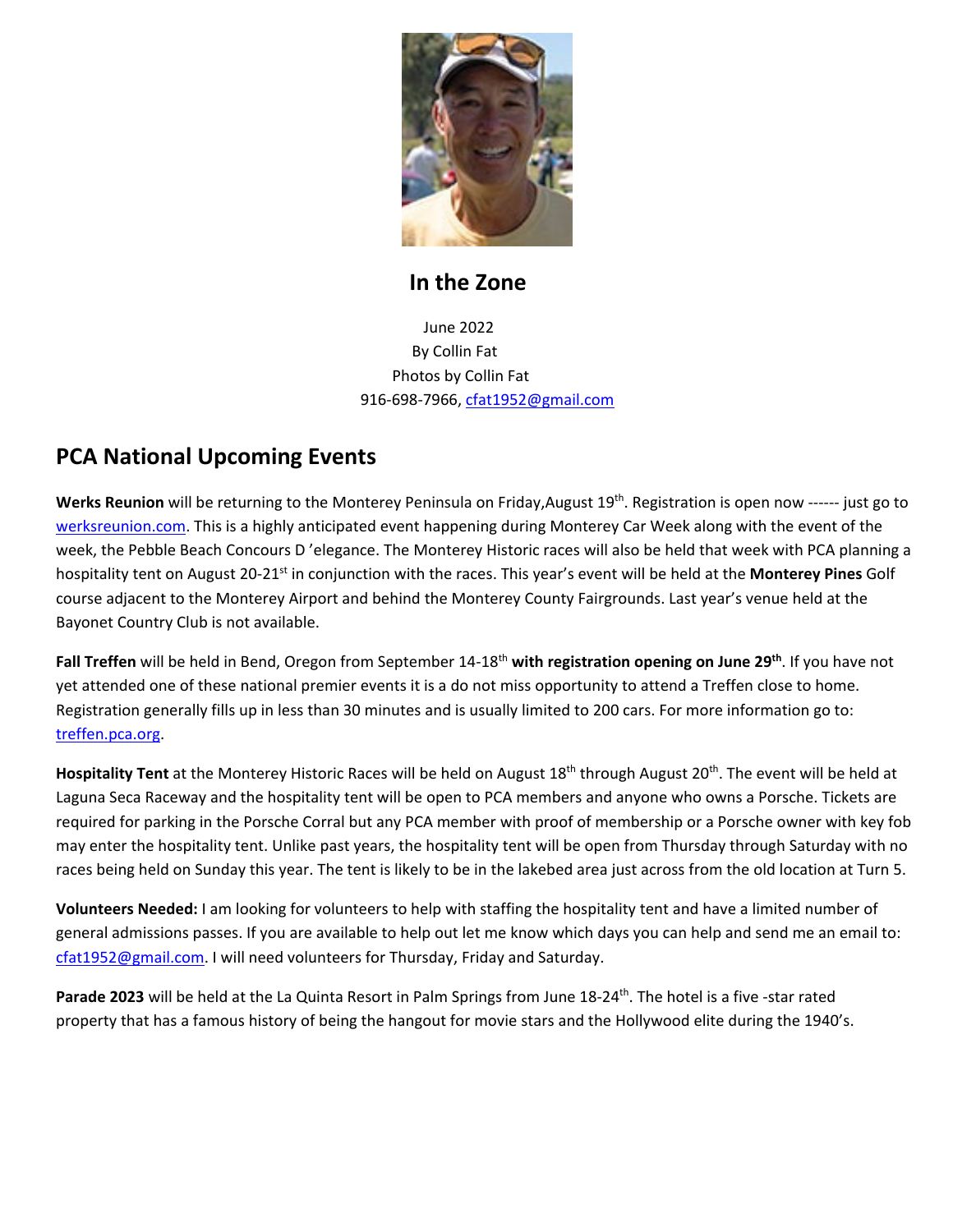#### **Zone Autocross and Concours Series Update;**

The second and third autocross series events were held at Thunderhill Raceway on May 14<sup>th</sup> and 15<sup>th</sup>. Sacramento Valley region hosted the May 14<sup>th</sup> event while Redwood Region hosted the May 15<sup>th</sup> event on Sunday. There were 53 cars competing on Saturday and 39 cars competing on Sunday. The results can be viewed on the Zone 7 website at [zone7.pca.org.](https://zone7.pca.org/)

The weather was fairly spring like with mild temperatures and clear skies on Saturday with temperatures on Sunday reaching the upper 80's. Drivers got in 10 runs for Saturday's event and 9 runs on Sunday. Event chairs **John Leet** of Sacramento Valley and **Stacy O'Connell and Drew Powers** of Redwood Region did a great job designing both courses as well a organizing the event. Thank you for all you do for PCA and Zone 7!

The top five finishers on Saturday were: **Larry Sharp, 39.038, Monty Pack, 39.254, Kathy Thorp, 39.549, Drew Powers, 39.788, and rounding out the top five, Steve Forshay with a 40.536**.

On Sunday, top time of day went to **Bill Thorp with a 38.134 followed by Drew Powers, 38.507, Larry Sharp, 38.539, Monty Pack, 39.045, and Steve Forshay, 39.505.**

The course was designed by Redwood Region's **Drew Powers** and its was a very challenging and technical course design that rewarded precise braking and quick on throttle corner exit. The course was run in reverse direction for Sunday's event and proved to be a little faster.

Several date changes were recently made to the Zone 7 Autocross series calendar due to issues with site availability with Loma Prieta and Golden Gate Regions switching their Zone events in July to August. The new dates will be on August 27<sup>th</sup> and August 28<sup>th</sup> with Golden Gate Region hosting on Saturday and Loma Prieta Region hosting the series on August 28<sup>th</sup>. Both regions are hoping to schedule their July dates to another weekend in with both events being regional events only and will not count for Zone 7 points. Sacramento Valley had scheduled a July 9<sup>th</sup> event at Thunderhill and that event is still on but instead of being a Zone event it will now be a regional event. Total 2022 Zone Ax events counting toward year end awards will be 9 events instead of 10.

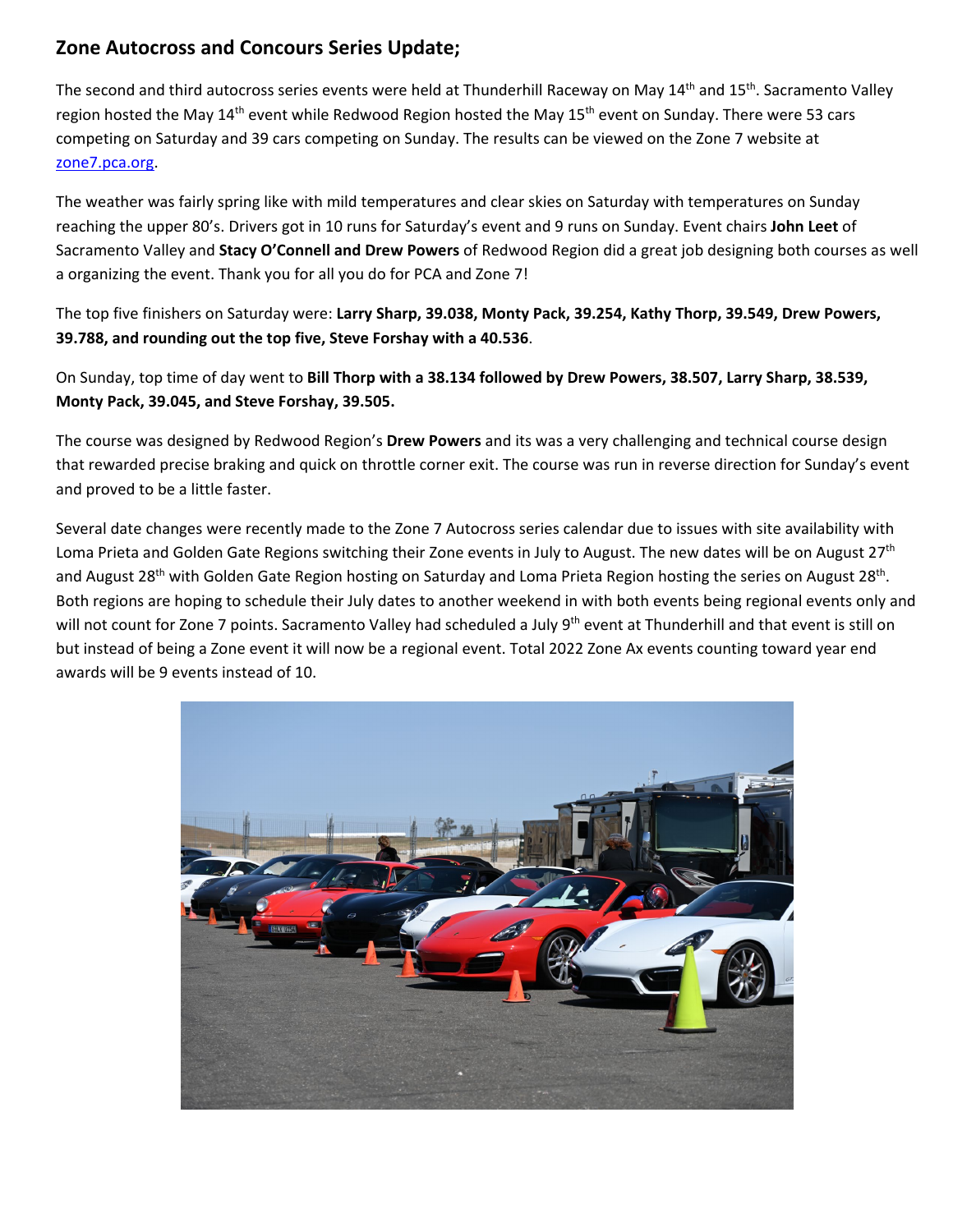

# **Porsche Club of America Zone 7**

# **Autocross**

March 12th – Crows Landing (GGR) March 13th – Crows Landing (LPR) May 14th – Thunderhill (SVR) May 15th – Thunderhill (Redwood) \*August  $27<sup>th</sup>$  – Cow Palace (GGR) \*August 28th - Cow Palace (LPR) October 8th – Madera Airport (Sequoia) October 22nd - Thunderhill (SVR) October 23rd - Thunderhill (Redwood)

**as of May 26, 2022, \* indicates new dates**

# **Concours**

June 5th – Porsche Rocklin (SVR) June 26th - Gardnerville (SNR) July 17th – Carmel Valley (MBR) August 7th – Redwood City Porsche (GGR) October 2nd - Ledson Winery (RR) October 16th – Porsche Livermore (Diablo) October 30th – Porsche Fremont (LPR)

## **For more information visit the Zone 7 website at www.zone7.pca.org**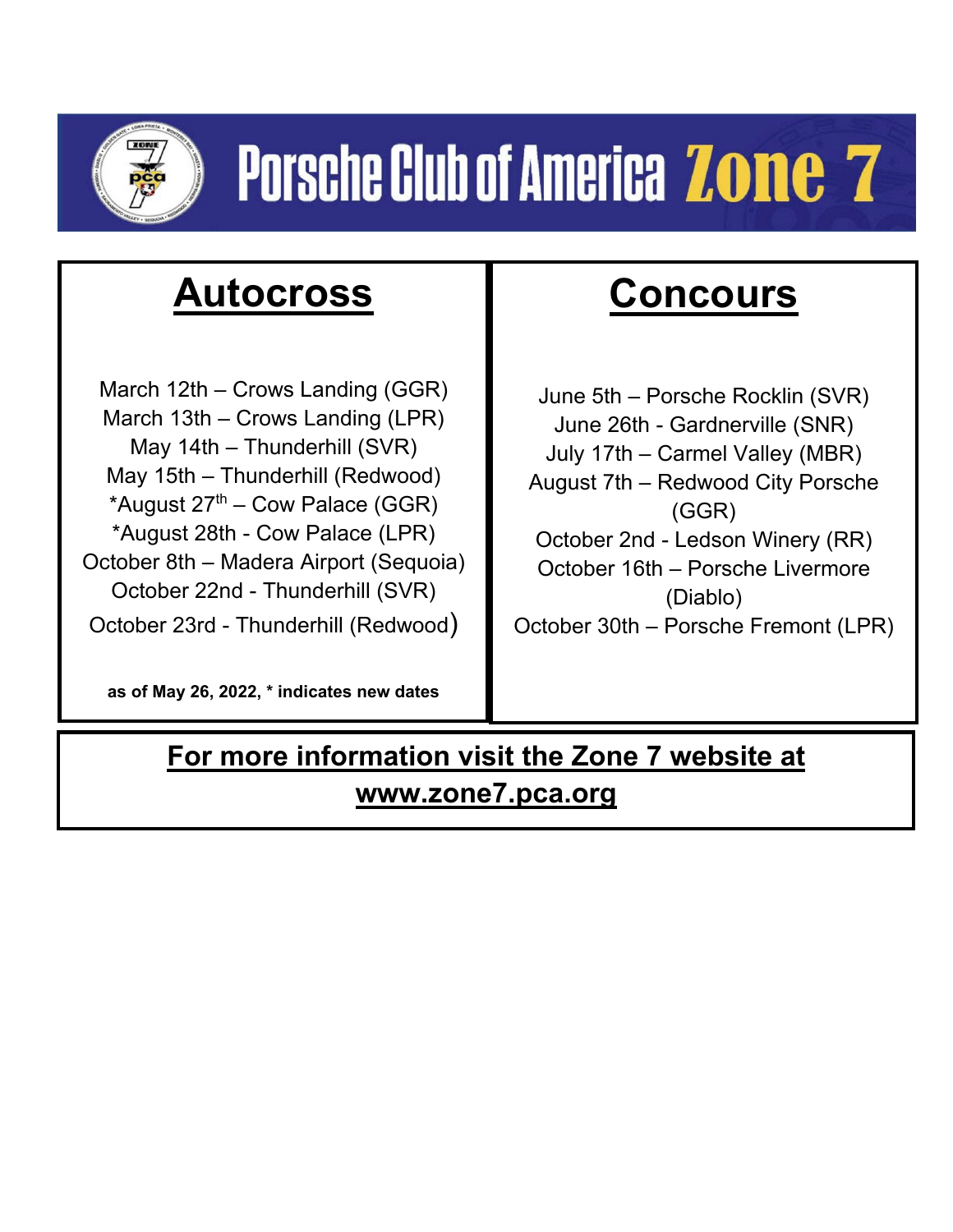#### **Zone 7 Concours Series Update:**

The Zone concours team completed its last Phase 2 Concours School hands on training session hosted by Sacramento Valley Region on May 22<sup>nd</sup> at the Nelson residence in Shingle Springs. It was attended by more than 16 PCA members who have an interest in competing and learning how to become a concours judge. The session was led by **Roy Schauben** and **Al Price** and the training emphasized what to look for in a judged car and demonstrated examples on how point deductions are determined. It was stressed to the students that most concours cars are driven and some are used as daily drivers. So that keeping in the car may accumulate rock chips, so long as an attempt was made to repair the minor damage that no points were to be deducted. This theme was emphasized by both instructors with the intent on having participants continue to participate in concours and not be discouraged by unreasonable scoring by the judges.

The first concours of the season will be held in Sacramento at Porsche of Rocklin on June 5<sup>th</sup> with registration now open on Motorsportreg.com at the following link: [https://www.motorsportreg.com/events/concours-porsche-of-rocklin-pca](https://www.motorsportreg.com/events/concours-porsche-of-rocklin-pca-sacramento-valley-events-553050)[sacramento-valley-events-553050](https://www.motorsportreg.com/events/concours-porsche-of-rocklin-pca-sacramento-valley-events-553050)

Registration is also open for Concours #2, **Silver State Concours D 'Elegance**, being hosted by the Sierra Nevada Region on June 26<sup>th</sup> at Lampe Park in Gardnerville, located just south of Reno, Nevada. To register for the concours go to:<https://snv.pca.org/events/2022-silver-state-concours-delegance-2/>

The region is also hosting a meet and greet on Saturday. June 25<sup>th</sup> for those coming in the night before. Sierra Nevada region puts a lot of effort in planning the meet and greet as well as the concours on Sunday and is worth the trip to Nevada! See flier for additional information.